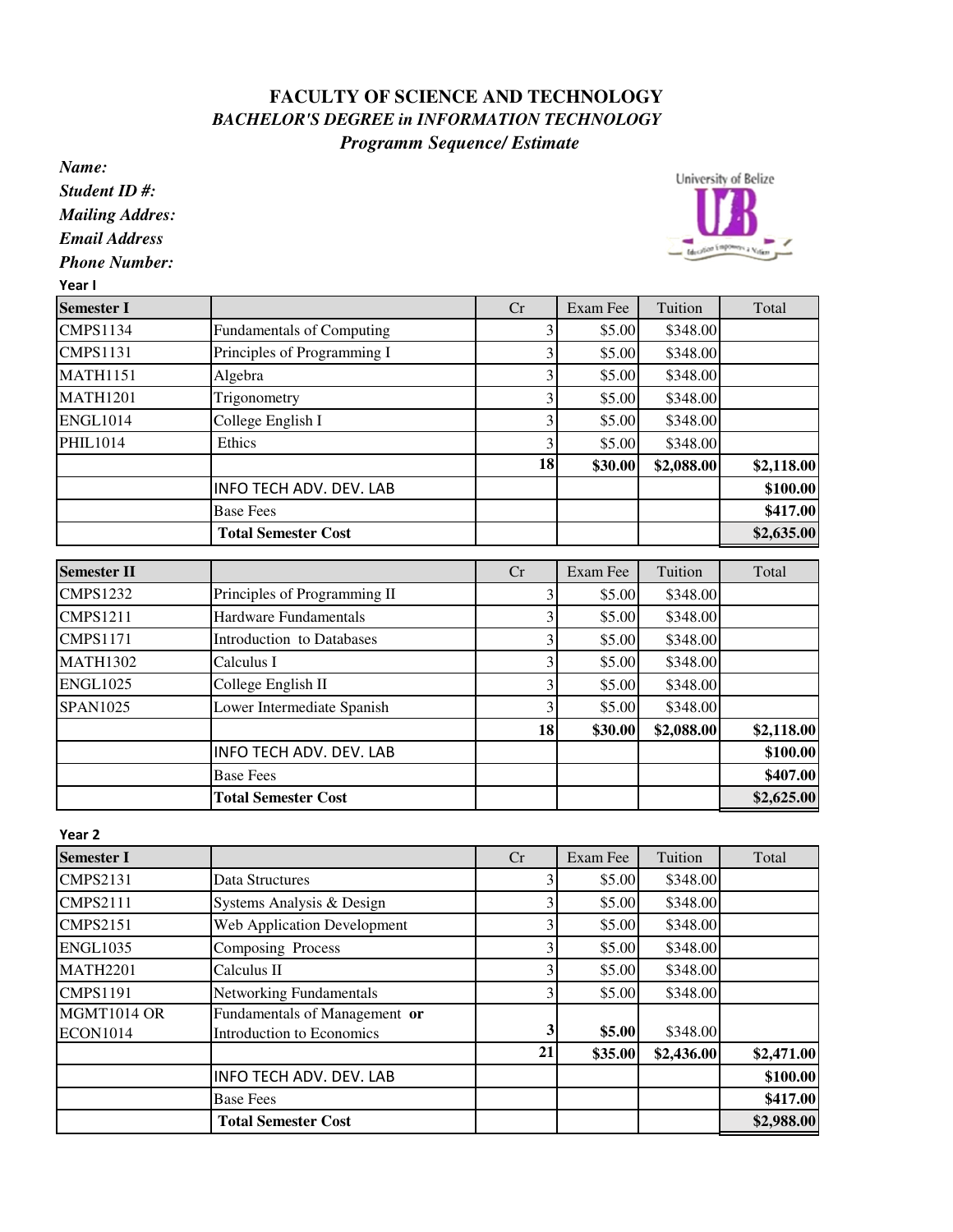| Year <sub>2</sub>  |                                               |    |          |            |            |
|--------------------|-----------------------------------------------|----|----------|------------|------------|
| <b>Semester II</b> |                                               | Cr | Exam Fee | Tuition    | Total      |
| <b>CMPS2212</b>    | <b>GUI Programming</b>                        | 3  | \$5.00   | \$348.00   |            |
| <b>CMPS2232</b>    | <b>Object Oriented Systems Development</b>    | 3  | \$5.00   | \$348.00   |            |
| <b>CMPS2242</b>    | Systems Programming &Computer<br>Organization | 3  | \$5.00   | \$348.00   |            |
| <b>CMPS2992</b>    | Project                                       | 3  | \$5.00   | \$348.00   |            |
| <b>PSYC1014</b> or | Social Studies Elective: PSYC1014 or          |    |          |            |            |
| SOCL1014           | <b>SOCL1014</b>                               | 3  | \$5.00   | \$348.00   |            |
| <b>HIST1014</b>    | <b>Belizean History</b>                       | 3  | \$5.00   | \$348.00   |            |
|                    |                                               | 18 | \$30.00  | \$2,088.00 | \$2,118.00 |
|                    | INFO TECH ADV. DEV. LAB                       |    |          |            | \$100.00   |
|                    | <b>Base Fees</b>                              |    |          |            | \$407.00   |
|                    | <b>Total Semester Cost</b>                    |    |          |            | \$2,625.00 |
| Year <sub>3</sub>  |                                               |    |          |            |            |
| <b>Semester I</b>  |                                               | Cr | Exam Fee | Tuition    | Total      |
| <b>CMPS3111</b>    | Programming Languages                         | 3  | \$5.00   | \$348.00   |            |
| <b>CMPS3141</b>    | Human Computer Interface                      | 3  | \$5.00   | \$348.00   |            |
| <b>CMPS3151</b>    | <b>Telecommunications Systems</b>             | 3  | \$5.00   | \$348.00   |            |
| <b>CMPS3171</b>    | Network Design                                | 3  | \$5.00   | \$348.00   |            |
| <b>MATH3251</b>    | Calculus III                                  | 3  | \$5.00   | \$348.00   |            |
| <b>MATH3151</b>    | Linear Algebra                                | 3  | \$5.00   | \$348.00   |            |
|                    |                                               | 18 | \$30.00  | \$2,088.00 | \$2,118.00 |
|                    | <b>INFO TECH ADV. DEV. LAB</b>                |    |          |            | \$100.00   |
|                    | <b>Base Fees</b>                              |    |          |            | \$417.00   |
|                    | <b>Total Semester Cost</b>                    |    |          |            | \$2,635.00 |

| <b>Semester II</b> |                                   | Cr | Exam Fee | Tuition    | Total      |
|--------------------|-----------------------------------|----|----------|------------|------------|
| <b>CMPS3162</b>    | <b>Advanced Databases</b>         |    | \$5.00   | \$348.00   |            |
| <b>CMPS4131</b>    | Software Engineering              |    | \$5.00   | \$348.00   |            |
| <b>CMPS3252</b>    | Algorithms                        | 3  | \$5.00   | \$348.00   |            |
| <b>ENGL3155</b>    | <b>Technical Writing</b>          | 3  | \$5.00   | \$348.00   |            |
| <b>RSCH2014</b>    | <b>Research Methods</b>           |    | \$5.00   | \$348.00   |            |
| <b>SPAN2015</b>    | (Level 3)<br>Intermediate Spanish | 3  | \$5.00   | \$348.00   |            |
|                    |                                   | 18 | \$30.00  | \$2,088.00 | \$2,118.00 |
|                    | <b>INFO TECH ADV. DEV. LAB</b>    |    |          |            | \$100.00   |
|                    | <b>Base Fees</b>                  |    |          |            | \$407.00   |
|                    | <b>Total Semester Cost</b>        |    |          |            | \$2,625.00 |